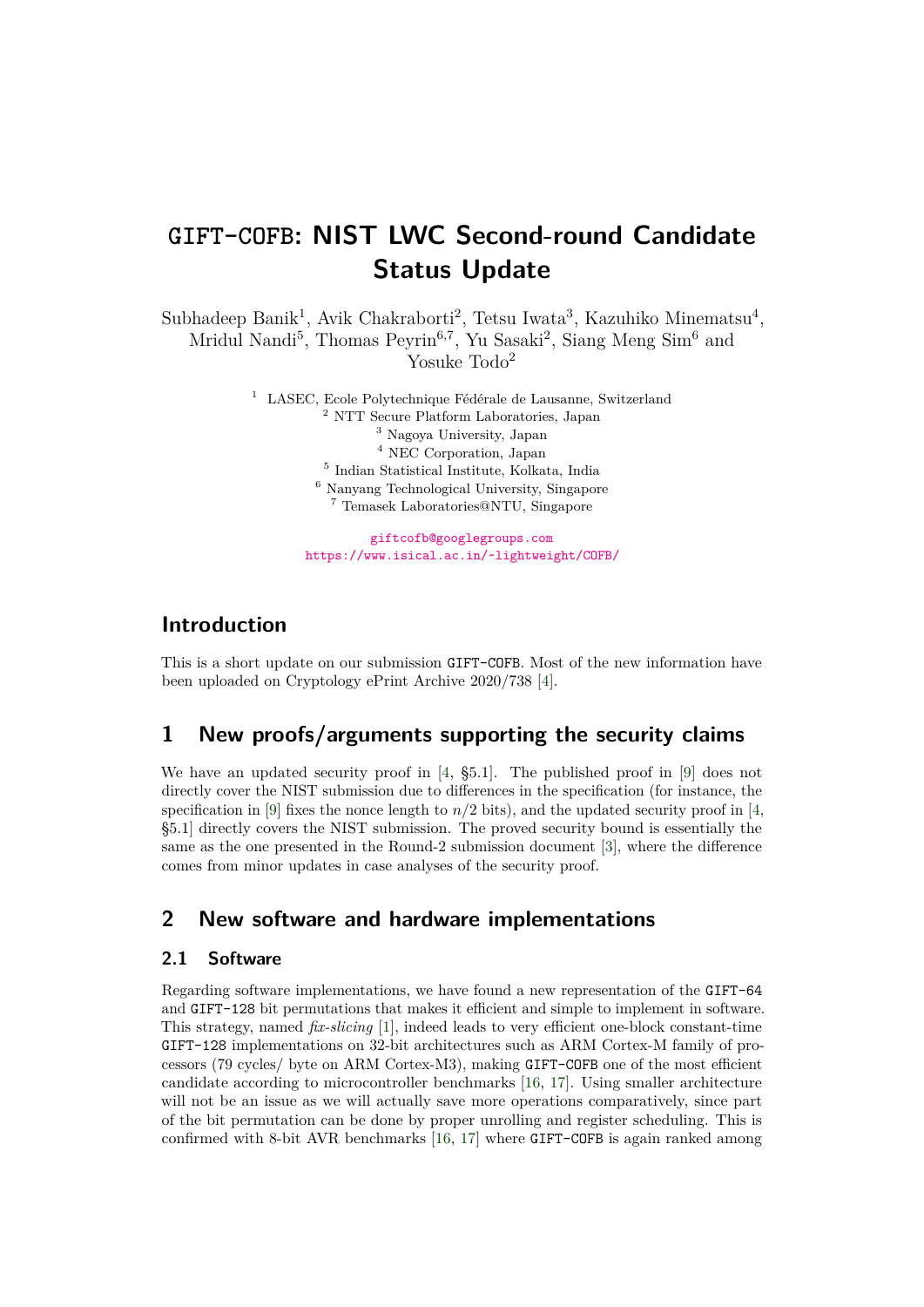<span id="page-1-0"></span>

Figure 1: Energy consumption (nJ/128-bit) comparison chart for the *r*-round partiallyunrolled implementations with  $r \in \{1, 2, 3, 4\}$ . For each candidate the best obtained energy value obtained through techniques is used.



Figure 2: Energy consumption  $(nJ/128$ -bit) comparison chart for the fully-unrolled implementations with and without inverse-gating.

the top candidates. Note that using exactly this implementation will also provide decent performance on recent high-end processors (and excellent performances if parallel computations of GIFT-COFB instances are considered and vector instructions are used).

These results are particularly surprising, since GIFT-128 was originally designed for hardware performances in mind.

#### **2.2 Hardware**

We have new hardware and threshold implementations in [\[4,](#page-5-0)  $\S6$ ], and software implementations in [\[4,](#page-5-0) §7]. Some more results were recently published in [\[6\]](#page-5-4) that compares the the energy efficiency of GIFT-COFB with 9 other modes of operation using lightweight block ciphers in the NIST LWC. Because of the excellent energy characteristics of GIFT-128 and the fact that GIFT-COFB is a rate 1 mode, GIFT-COFB was found to be one of the most energy efficient designs in the NIST LWC. We experimented with different round unrolled architectures of the core block cipher used in the design (from round-based to fully unrolled) using the TSMC 90nm standard cell library. Figure [1](#page-1-0) charts the optimal energy per 128-bit block value for each degree of unrolling *r* and candidate. Table [1](#page-2-0) details the simulation results. Note that all the charts and tables are taken from [\[6\]](#page-5-4).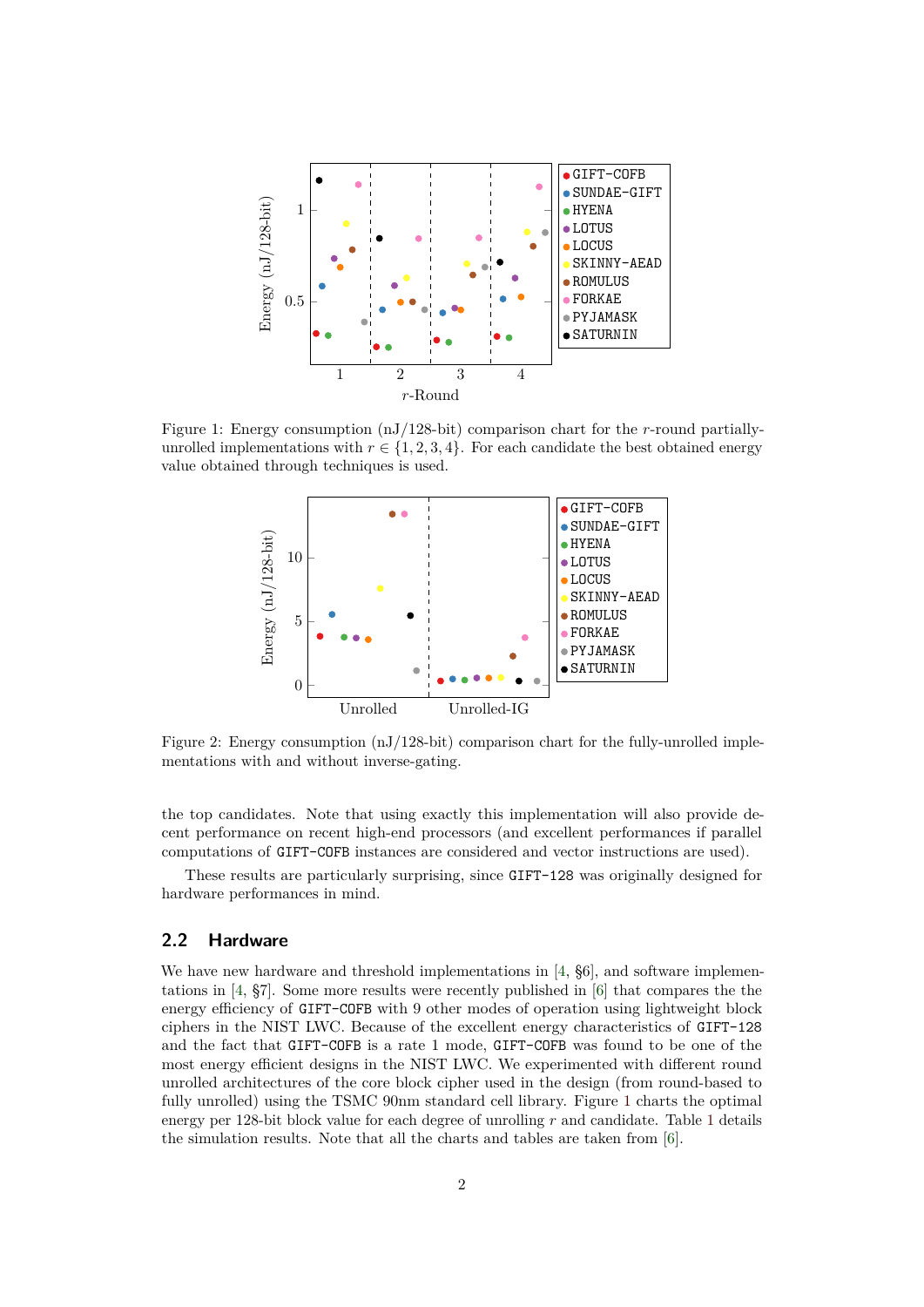| Candidate | Implementation | Latency<br>(cycles) | Area<br>(GE) | $TP_{\text{max}}$<br>(Mbps) | Power<br>$(\mu W)$ | Energy<br>$(nJ/128-bit)$ |
|-----------|----------------|---------------------|--------------|-----------------------------|--------------------|--------------------------|
| GIFT-COFB | 1-Round        | 400                 | 4710         | 615.38                      | 69.3               | 0.363                    |
|           | 1-Round-CG     | 400                 | 4700         | 569.17                      | 61.9               | 0.324                    |
|           | 2-Round        | 200                 | 5548         | 1192.55                     | 106.8              | 0.280                    |
|           | $2$ -Round-CG  | <b>200</b>          | 5510         | 952.06                      | 95.5               | 0.251                    |
|           | 3-Round        | 140                 | 6372         | 1211.87                     | 159.0              | 0.293                    |
|           | $3$ -Round-CG  | 140                 | 6311         | 1172.16                     | 156.2              | 0.288                    |
|           | 4-Round        | 100                 | 7144         | 1304.64                     | 237.0              | 0.314                    |
|           | $4$ -Round-CG  | 100                 | 7036         | 1140.59                     | 232.4              | 0.308                    |
|           | Unrolled       | 10                  | 35735        | 2015.75                     | 12628.4            | 3.841                    |
|           | Unrolled-IG    | 10                  | 43584        | 711.15                      | 1107.0             | 0.337                    |

<span id="page-2-0"></span>Table 1: Various GIFT-COFB implementations. Latency and energy is given for processing a single authenticated data block followed by eight message [blocks.CG](https://blocks.CG) denotes clock gated. IG denotes "inverse-gated" implementation as per the generic energy reduction technique explained in [\[2\]](#page-5-5)

#### **2.3 Threshold Implementations**

The s-box of GIFT-128 belongs to the cubic class  $C_{172}$  which is decomposable into 2 quadratics. The algebraic expressions of the output shares of both the 3 and 4-share TI can be found in [\[11\]](#page-5-6). Table [2](#page-3-0) lists the simulation results using the same measurement setup as the unshared round-based implementations. It can be seen that GIFT-COFB offers both low area and competitive energy efficiency when compared with other modes of operation.

## **3 New third-party analysis and its implications**

#### **3.1 Third-party analysis on GIFT-128**

In short, our underlying 40-round block cipher GIFT-128 [\[5\]](#page-5-7) remains secure with high security margin. We have summarized the latest third-party cryptanalysis results in Table [3.](#page-4-0)

 $[18]$  is the corrected version of  $[19]$  with the 22-round differential cryptanalysis on GIFT-128, the original 23-round attack was invalid.

Although GIFT-128 did not make related-key security claims, third-party analysis [\[7,](#page-5-8) [15\]](#page-6-4) have shown that GIFT-128 is actually resistance against related-key attacks.

#### **3.2 Third-party analysis on GIFT-COFB**

To the best of our knowledge, there is no valid third-party analysis on GIFT-COFB. But this is not surprising since it has been proven secure!

There was a paper posted on Cryptology ePrint Archive 2020/698 [\[8\]](#page-5-9) claiming forgery attack on GIFT-COFB, but we have contacted and clarifed with the authors that the attack is invalid due to an oversight of the GIFT-COFB specifcation and the authors have since been withdrawn their paper.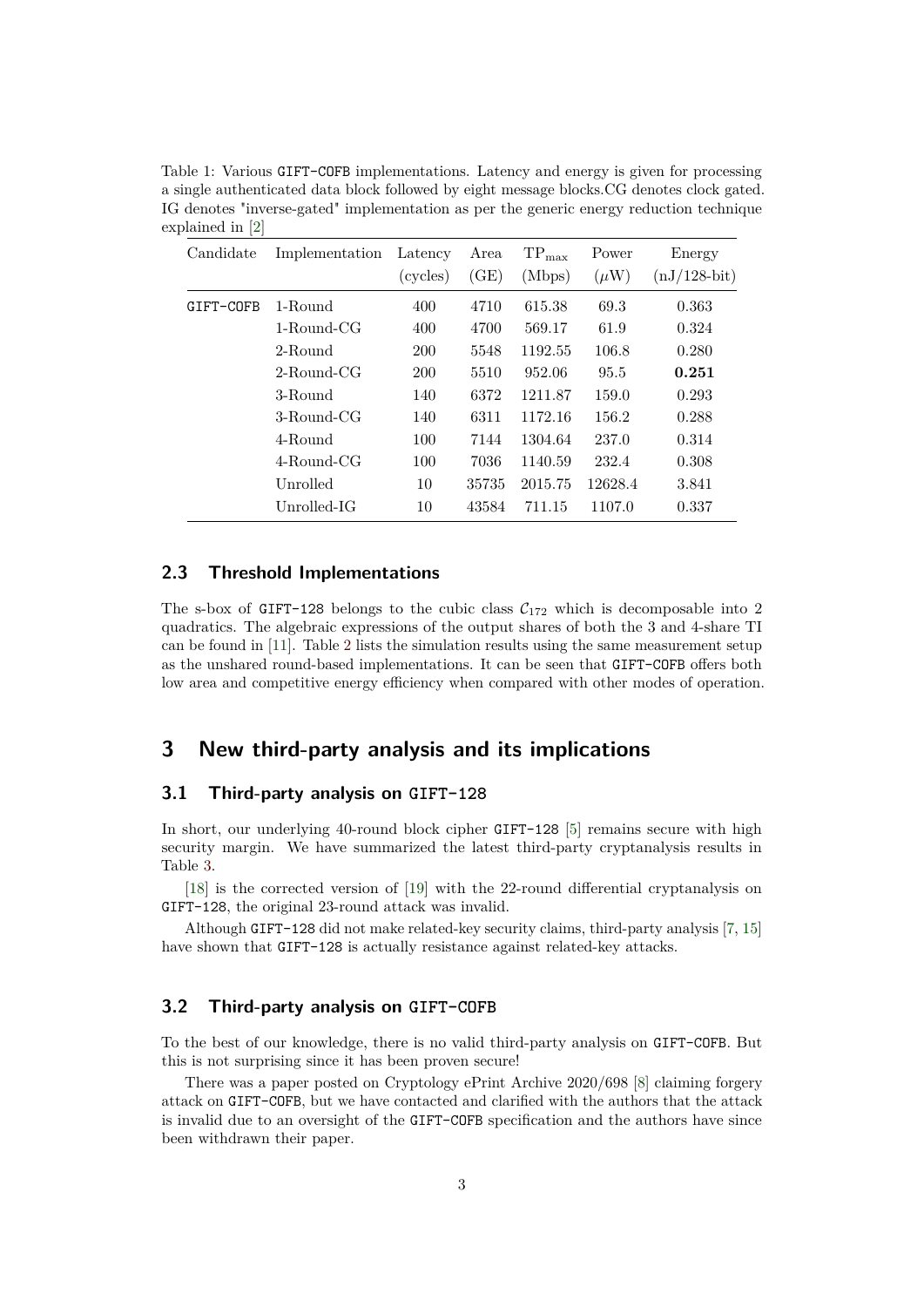| Candidate    | Conf.          | <b>Shares</b><br># | Latency<br>(cycles) | Area<br>(GE) | $\mbox{TP}_\text{max}$<br>(Mbps) | Power<br>(mW) | Energy<br>$(nJ/128-bit)$ |
|--------------|----------------|--------------------|---------------------|--------------|----------------------------------|---------------|--------------------------|
| GIFT-COFB    | $CG-RB$        | 3                  | 800                 | 16386        | 208.9                            | 0.214         | 2.243                    |
|              | $CG-RB$        | 4                  | 400                 | 25850        | 350.8                            | 0.358         | 1.875                    |
| SUNDAE-GIFT  | RB             | 3                  | 1440                | 13297        | 145.7                            | 0.215         | 3.719                    |
|              | RB             | 4                  | 720                 | 21848        | 285.2                            | 0.357         | 2.999                    |
| <b>HYENA</b> | $_{\rm CG-RB}$ | 3                  | 800                 | 14769        | 344.9                            | 0.212         | 2.216                    |
|              | $CG-RB$        | $\overline{4}$     | 400                 | 24540        | 497.4                            | 0.358         | 1.875                    |
| LOTUS        | CG             | 3                  | 2072                | 14176        | 121.7                            | 0.145         | 3.581                    |
|              | CG             | $\overline{4}$     | 1036                | 19712        | 133.0                            | 0.262         | 3.232                    |
| LOCUS        | CG             | 3                  | 2072                | 12366        | 121.7                            | 0.137         | 3.362                    |
|              | CG             | $\overline{4}$     | 1036                | 17597        | 176.8                            | 0.255         | 3.148                    |
| SKINNY-AEAD  | CG             | 3                  | 2240                | 18501        | 92.83                            | 0.2264        | 6.134                    |
| ROMULUS      | $_{\rm CG-RB}$ | 3                  | 2056                | 13450        | 130.00                           | 0.1865        | 4.656                    |
| FORKAE       | CG             | $\sqrt{3}$         | 3008                | 17008        | 76.60                            | 0.2483        | 8.304                    |
| PYJAMASK     | $CG-RB$        | 3                  | 348                 | 42001        | 620.2                            | 0.472         | 1.825                    |
|              | $_{\rm CG-RB}$ | $\overline{4}$     | 180                 | 64577        | 927.6                            | 0.814         | 1.628                    |

<span id="page-3-0"></span>Table 2: Measurements for the 1-round threshold implementations. The schemes using GIFT-128 are colored in light gray whereas, SKINNY-AEAD based schemes are in white. Note that the table has been taken from [\[6\]](#page-5-4)

## **4 Platforms and metrics in which the candidate performs better than current NIST standards**

As a mode-level comparison to GCM, GIFT-COFB offers all-round improvements: GIFT-COFB has a better rate (of 1), requires a minimal primitive of block cipher encryption function, a small state size of 1*.*5*n* bits which is essentially minimum to achieve the standard birthday bound security. The sole drawback is the lack of parallelizability and is well justifed in the context of lightweight cryptography applications. Besides, the underlying block cipher GIFT-128 is much more lightweight than AES-128 on hardware, and is even faster on microcontrollers with a smaller memory consumption, thanks to the recent fx-slicing implementation [\[1,](#page-5-3) Table 4]. This makes GIFT-COFB greatly outperform AES-GCM in speed and memory, on (small) hardware and microcontrollers.

## **5 Target applications and use cases for which the candidate is optimized**

GIFT-COFB being a very lightweight and rate 1 mode, it has very low area and power and energy footprint. In terms of energy consumption, it is suited for short as well as long messages and particularly useful for constrained devices like low end smart cards.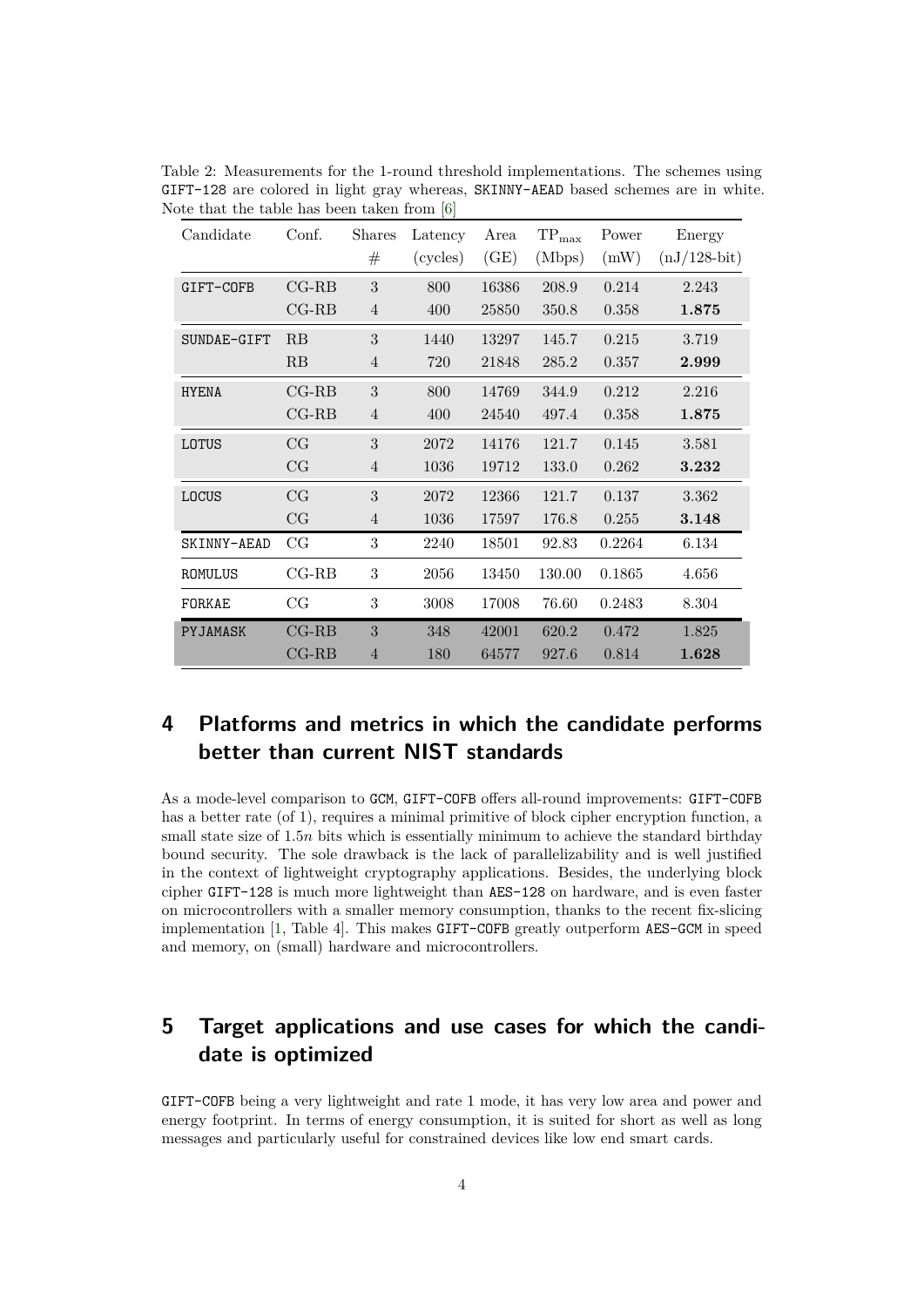| Setting                           | Rounds         | Approach            | Probability    | Time                     | Data                         | Memory                       | Ref.                         |  |  |  |
|-----------------------------------|----------------|---------------------|----------------|--------------------------|------------------------------|------------------------------|------------------------------|--|--|--|
| Distinguisher                     |                |                     |                |                          |                              |                              |                              |  |  |  |
| SK                                | 11             | Integral            | 1              | $\overline{\phantom{0}}$ | $2^{127}$                    | $\qquad \qquad -$            | [10]                         |  |  |  |
| SK                                | $9*$           | $_{\rm LC}$         | $2^{-44}$      | $\overline{\phantom{0}}$ | $\overline{a}$               | $\qquad \qquad \blacksquare$ | $[12]$                       |  |  |  |
| <b>SK</b>                         | $10*$          | $\rm LC$            | $2^{-52}$      | -                        | $\qquad \qquad -$            | $\qquad \qquad \blacksquare$ | [12]                         |  |  |  |
| <b>SK</b>                         | $9*$           | DC                  | $2^{-45.4}$    | $\overline{\phantom{0}}$ | $\qquad \qquad -$            | $\overline{\phantom{a}}$     | [14]                         |  |  |  |
| <b>SK</b>                         | $10*$          | DC                  | $2 - 49.4$     | $\overline{\phantom{0}}$ |                              |                              | $[14]$                       |  |  |  |
| <b>SK</b>                         | $11*$          | DC                  | $2^{-54.4}$    | $\overline{\phantom{0}}$ |                              |                              | [14]                         |  |  |  |
| <b>SK</b>                         | $12*$          | DC                  | $2^{-60.4}$    | $\overline{\phantom{0}}$ | $\qquad \qquad -$            | $\overline{\phantom{m}}$     | [14]                         |  |  |  |
| <b>SK</b>                         | $13*$          | DC                  | $2^{-67.8}$    | $\overline{\phantom{0}}$ | $\overline{\phantom{0}}$     | $\overline{\phantom{a}}$     | [14]                         |  |  |  |
| SK                                | $14*$          | DC                  | $2^{-79.000}$  | -                        | $\qquad \qquad -$            | $\qquad \qquad \blacksquare$ | $[12]$                       |  |  |  |
| SK                                | $15*$          | DC                  | $2^{-85.415}$  | $\overline{\phantom{0}}$ | $\overline{\phantom{0}}$     | $\overline{a}$               | $\left\lceil 12\right\rceil$ |  |  |  |
| <b>SK</b>                         | $16*$          | DC                  | $2 - 90.415$   | -                        | -                            | -                            | $[12]$                       |  |  |  |
| <b>SK</b>                         | $17^{\ast}$    | DC                  | $2^{-96.415}$  | $\overline{\phantom{0}}$ | $\overline{a}$               |                              | [12]                         |  |  |  |
| <b>SK</b>                         | 18             | DC                  | $2^{-109}$     | $\overline{\phantom{0}}$ | $\overline{\phantom{a}}$     | $\overline{a}$               | [18]                         |  |  |  |
| <b>SK</b>                         | $18*$          | $\operatorname{DC}$ | $2^{-103.415}$ | $\overline{\phantom{0}}$ | $\overline{\phantom{a}}$     | $\overline{\phantom{a}}$     | $[12]$                       |  |  |  |
| SK                                | 19             | DC                  | $2^{-110.83}$  | $\overline{\phantom{0}}$ | $\qquad \qquad -$            | $\qquad \qquad -$            | $[12]$                       |  |  |  |
| <b>SK</b>                         | 20             | $\operatorname{DC}$ | $2^{-121.415}$ | $\overline{\phantom{0}}$ | $\qquad \qquad \blacksquare$ | $\qquad \qquad \blacksquare$ | $[13]$                       |  |  |  |
| $\ensuremath{\mathbf{SK}}\xspace$ | 21             | DC                  | $2^{-126.4}$   | $\overline{\phantom{0}}$ | $\overline{a}$               | $\overline{\phantom{a}}$     | [14]                         |  |  |  |
| RK                                | $\overline{7}$ | DC                  | $2^{-15.83}$   | $\overline{\phantom{0}}$ | $\overline{\phantom{a}}$     | $\blacksquare$               | $\left[ 7\right]$            |  |  |  |
| R <sub>K</sub>                    | 10             | DC                  | $2^{-72.66}$   | $\overline{\phantom{0}}$ |                              | $\overline{a}$               | $\left[ 7\right]$            |  |  |  |
| $\mathbf{R}\mathbf{K}$            | 19             | Boomerang           | $2^{-121.2}$   | $\overline{\phantom{0}}$ |                              | $\qquad \qquad \blacksquare$ | $[15]$                       |  |  |  |
| Key-Recovery                      |                |                     |                |                          |                              |                              |                              |  |  |  |
| $\ensuremath{\mathbf{SK}}\xspace$ | 22             | DC                  | $2^{-109}$     | 2114                     | $2^{114}$                    | $2^{53}$                     | [18]                         |  |  |  |
| SK                                | 26             | DC                  | $2^{-121.415}$ | $2^{124.415}$            | $2^{109}$                    | $2^{109}$                    | $\left[13\right]$            |  |  |  |
| RK                                | 21             | RK-Boomerang        | $2^{-121.2}$   | 2126.6                   | 2126.6                       | 2126.6                       | $\left[15\right]$            |  |  |  |

<span id="page-4-0"></span>Table 3: Summary of third-party analysis result on GIFT-128. Rounds with asterisk are optimal results. SK – single-key, RK – related-key, LC – linear cryptanalysis, DC – differential cryptanalysis.

## **6 Planned tweak proposals**

There is no plans to make any tweak if GIFT-COFB advances to the fnal round.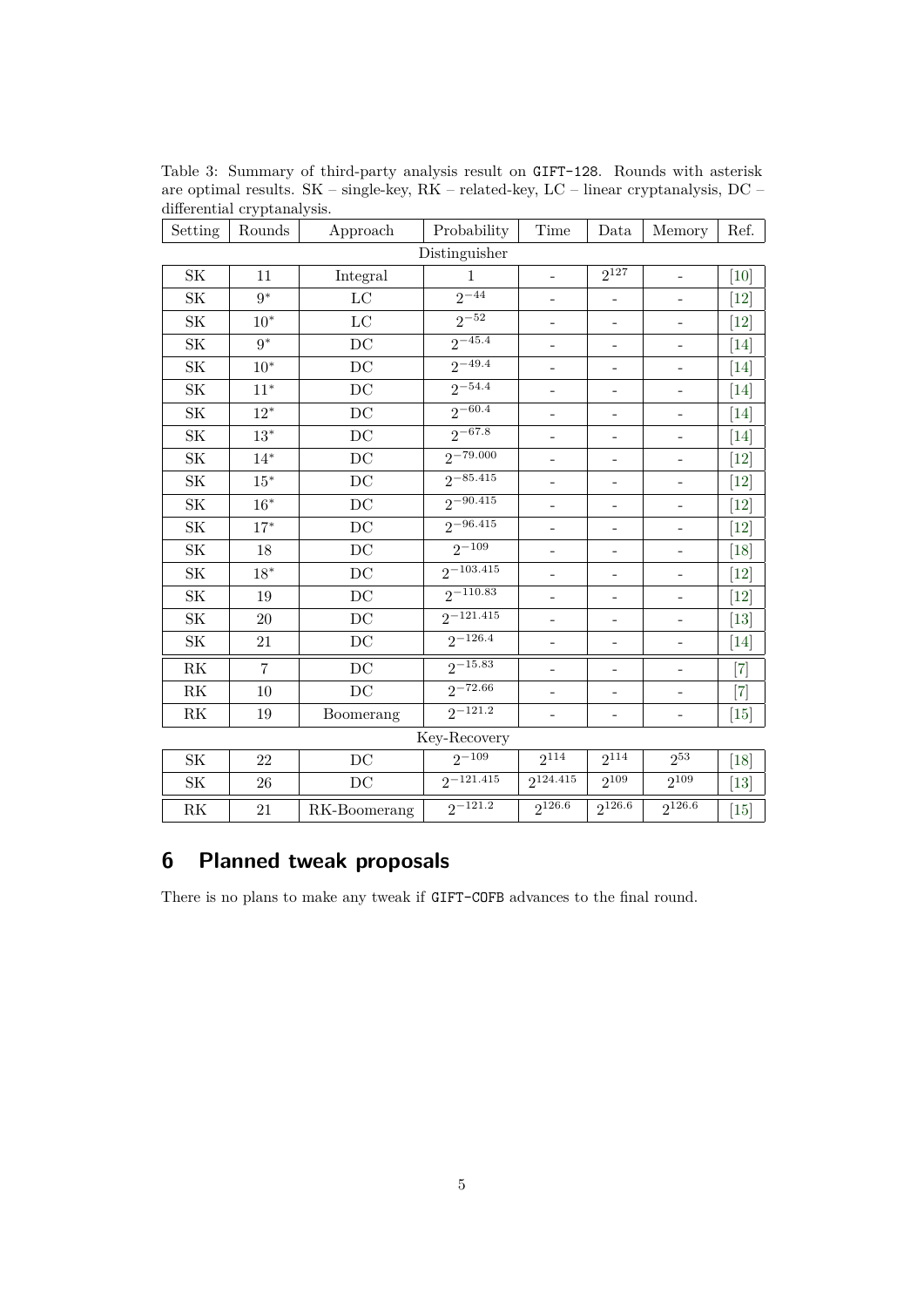### **References**

- <span id="page-5-3"></span>[1] Alexandre Adomnicai, Zakaria Najm, and Thomas Peyrin. Fixslicing: A new GIFT representation fast constant-time implementations of GIFT and GIFT-COFB on ARM cortex-m. *IACR Trans. Cryptogr. Hardw. Embed. Syst.*, 2020(3):402–427, 2020.
- <span id="page-5-5"></span>[2] Subhadeep Banik, Andrey Bogdanov, Francesco Regazzoni, Takanori Isobe, Harunaga Hiwatari, and Toru Akishita. Inverse gating for low energy encryption. In *HOST*, pages 173–176. IEEE Computer Society, 2018.
- <span id="page-5-2"></span>[3] Subhadeep Banik, Avik Chakraborti, Tetsu Iwata, Kazuhiko Minematsu, Mridul Nandi, Thomas Peyrin, Yu Sasaki, Siang Meng Sim, and Yosuke Todo. GIFT-COFB, NIST LWC Round 2 Submission, 2019. [https://csrc.nist.gov/CSRC/media/Projects/lightweight-cryptography/](https://csrc.nist.gov/CSRC/media/Projects/lightweight-cryptography/documents/round-2/spec-doc-rnd2/gift-cofb-spec-round2.pdf) [documents/round-2/spec-doc-rnd2/gift-cofb-spec-round2.pdf](https://csrc.nist.gov/CSRC/media/Projects/lightweight-cryptography/documents/round-2/spec-doc-rnd2/gift-cofb-spec-round2.pdf).
- <span id="page-5-0"></span>[4] Subhadeep Banik, Avik Chakraborti, Tetsu Iwata, Kazuhiko Minematsu, Mridul Nandi, Thomas Peyrin, Yu Sasaki, Siang Meng Sim, and Yosuke Todo. GIFT-COFB. Cryptology ePrint Archive, Report 2020/738, 2020. [https://eprint.iacr.org/](https://eprint.iacr.org/2020/738) [2020/738](https://eprint.iacr.org/2020/738).
- <span id="page-5-7"></span>[5] Subhadeep Banik, Sumit Kumar Pandey, Thomas Peyrin, Yu Sasaki, Siang Meng Sim, and Yosuke Todo. GIFT: A small present - towards reaching the limit of lightweight encryption. In *CHES*, volume 10529 of *Lecture Notes in Computer Science*, pages 321–345. Springer, 2017.
- <span id="page-5-4"></span>[6] Andrea Caforio, Fatih Balli, and Subhadeep Banik. Energy analysis of lightweight AEAD circuits. Accepted in Ceryptography and Network Security (CANS) 2020.
- <span id="page-5-8"></span>[7] Meichun Cao and Wenying Zhang. Related-key differential cryptanalysis of the reduced-round block cipher GIFT. *IEEE Access*, 7:175769–175778, 2019.
- <span id="page-5-9"></span>[8] Zhe CEN, Xiutao FENG, Zhangyi Wang, and Chunping CAO. (–Withdrawn–) Forgery attack on the authentication encryption GIFT-COFB. Cryptology ePrint Archive, Report 2020/698, 2020. <https://eprint.iacr.org/2020/698>.
- <span id="page-5-1"></span>[9] Avik Chakraborti, Tetsu Iwata, Kazuhiko Minematsu, and Mridul Nandi. Blockcipherbased authenticated encryption: How small can we go? *J. Cryptology*, 33(3):703–741, 2020.
- <span id="page-5-10"></span>[10] Zahra Eskandari, Andreas Brasen Kidmose, Stefan Kölbl, and Tyge Tiessen. Finding integral distinguishers with ease. In *SAC*, volume 11349 of *Lecture Notes in Computer Science*, pages 115–138. Springer, 2018.
- <span id="page-5-6"></span>[11] Arpan Jati, Naina Gupta, Anupam Chattopadhyay, Somitra Kumar Sanadhya, and Donghoon Chang. Threshold implementations of GIFT: A trade-off analysis. *IEEE Trans. Inf. Forensics Secur.*, 15:2110–2120, 2020.
- <span id="page-5-11"></span>[12] Fulei Ji, Wentao Zhang, and Tianyou Ding. Improving matsui's search algorithm for the best differential/linear trails and its applications for des, DESL and GIFT. *IACR Cryptol. ePrint Arch.*, 2019:1190, 2019.
- <span id="page-5-12"></span>[13] Lingchen Li, Wenling Wu, Yafei Zheng, and Lei Zhang. The relationship between the construction and solution of the MILP models and applications. *IACR Cryptol. ePrint Arch.*, 2019:49, 2019.